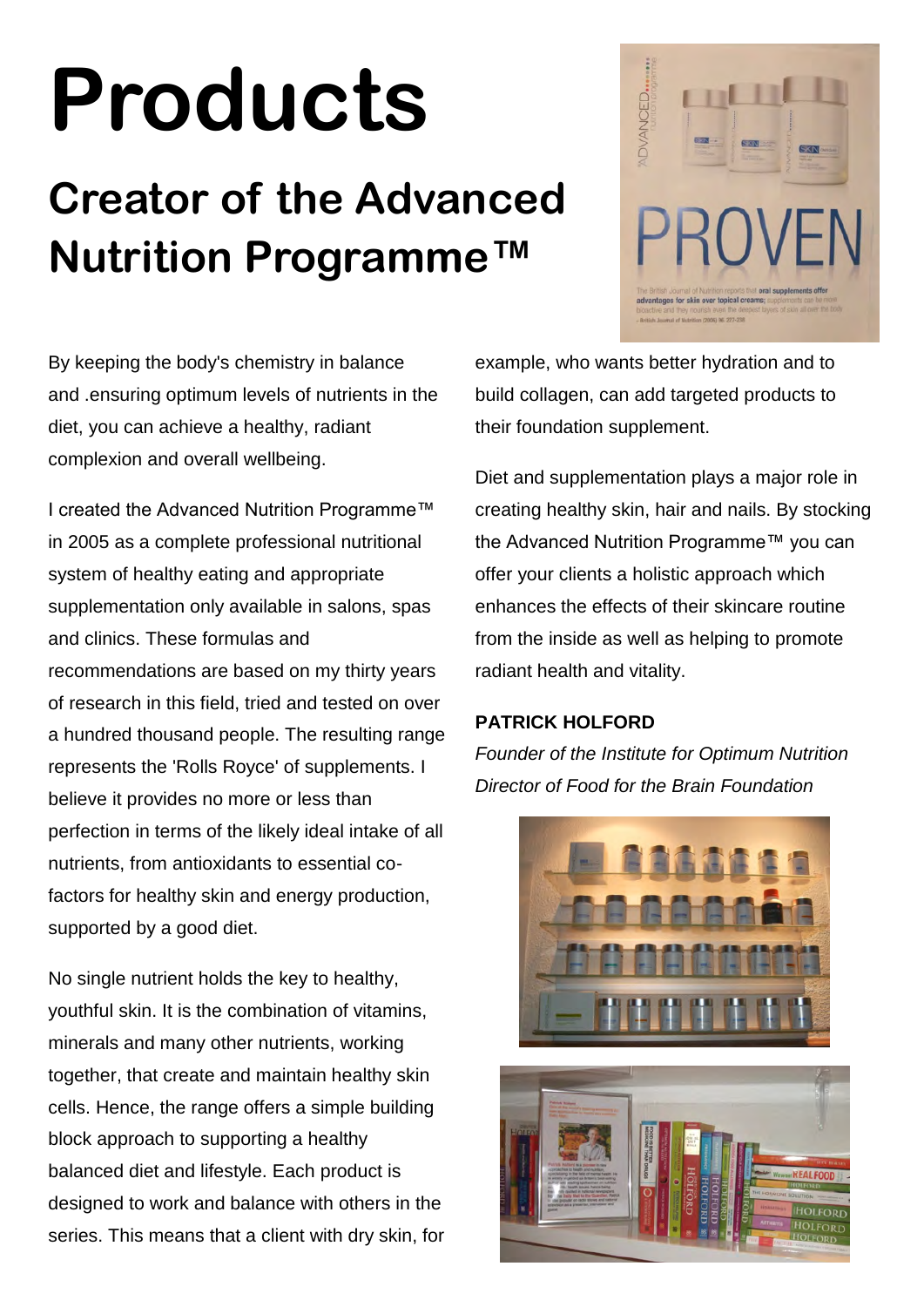### **Advanced Nutrition Programme™ Good skincare starts from within**



When it comes to healthy skin, what you put inside the body can be as important as what you apply topically. The Advanced Nutrition ProgrammeTM has been formulated by renowned nutrition expert Patrick Holford, and is a **cutting edge, salon-only nutritional system that supports skincare regimes**. This premium range of nutraceuticals is designed to provide optimum daily amounts of vitamins, minerals and other vital elements to support a healthy lifestyle and to help maintain a **glowing complexion**. It works **in harmony with other vital products to give a holistic approach to skincare.** 

In recent years the nutritional profile of food has changed and it is not always possible to obtain optimum levels of nutrition from our daily diet. High-quality supplements can have a role to play in helping to ensure the correct daily intake and supporting a **healthy, radiant complexion.** 

#### **Unique, break-through formulations**

The Advanced Nutrition Programme™ contains only **the finest ingredients**. There are no artificial colours, flavourings or sweeteners and where possible only the most natural components are used. Our fish oil is scrupulously screened for pollutants and nutrients are provided in forms that the body can easily absorb. This approach is extended to the whole product range to ensure supplements of the **highest quality and purity.**

#### **The Advanced Nutrition Programme™ is divided into two categories.**

**The Skin range** contains carefully selected ingredients to help the skin maintain its health and vitality. Problems like dryness, excess oil, congested skin and the signs of premature ageing may benefit from targeted supplements

**The Wellbeing range** The Wellbeing range is packed with vitamins and minerals that work together to support optimum health. Weight, digestion, the immune system and general health may all be supported by effective nutrition and supplementation.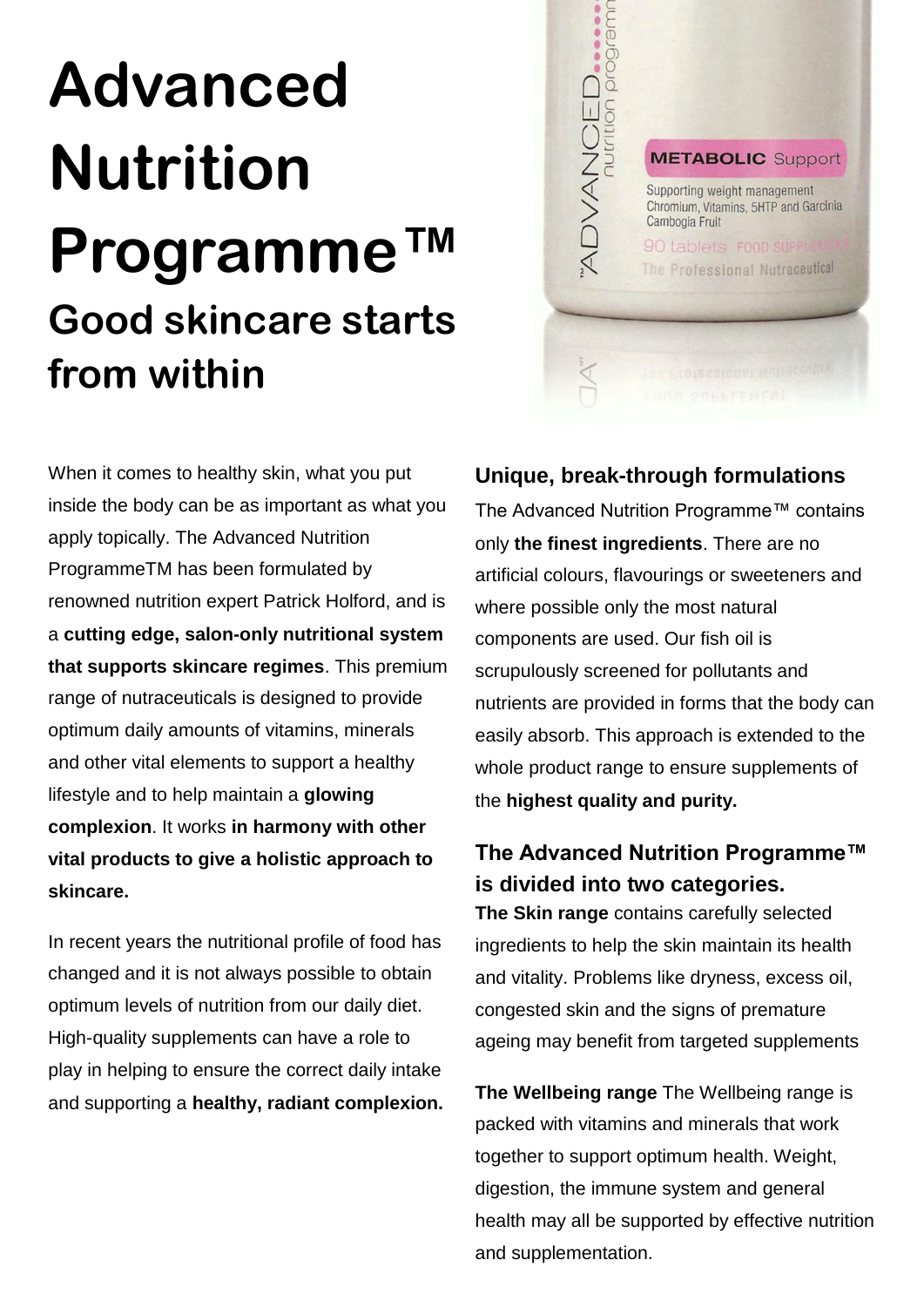## **Skin range**

Scientifically formulated nutraceuticals are at the cutting edge of skincare and can be as important as what you apply topically. The Advanced Nutrition Programme™ skin range contains carefully selected ingredients to help skin maintain its health and vitality. Problems like dryness, excess oil and the signs of premature ageing may benefit from targeted supplementation.





#### **Skin Collagen Support**

This is a synergistic complex of vitamins and plant extracts providing building blocks for collagen. Contains vitamins A, C, and D, plus powerful antioxidants hesperidin, rutin and grapeseed extract which help protect collagen, so helping sustain the integrity of connective tissues. Best when combined with Skin Vitality 1, Skin Vitality 2 or Pro-Vitality.

#### **Skin Defender**

An antioxidant complex to support skin exposed to sunlight. In addition to key vitamins and minerals that make up antioxidant enzymes, this supplement contains a variety of herbs and plant extracts to help nurture healthy skin: while encouraging cell renewal. Best when combined with Skin Vitality 1, Skin Vitality 2, or Pro-Vitality



#### **Skin Vit C**

This supplement combines 500mg of vitamin C per tablet with plant extracts to support healthy skin. Vitamin C, a key antioxidant that supports and protects collagen, is combined with calcium to make it gentler on the stomach. The citrus bioflavonoids hesperidin and rutin play a role in maintaining the strength and integrity of capillaries and blood vessels.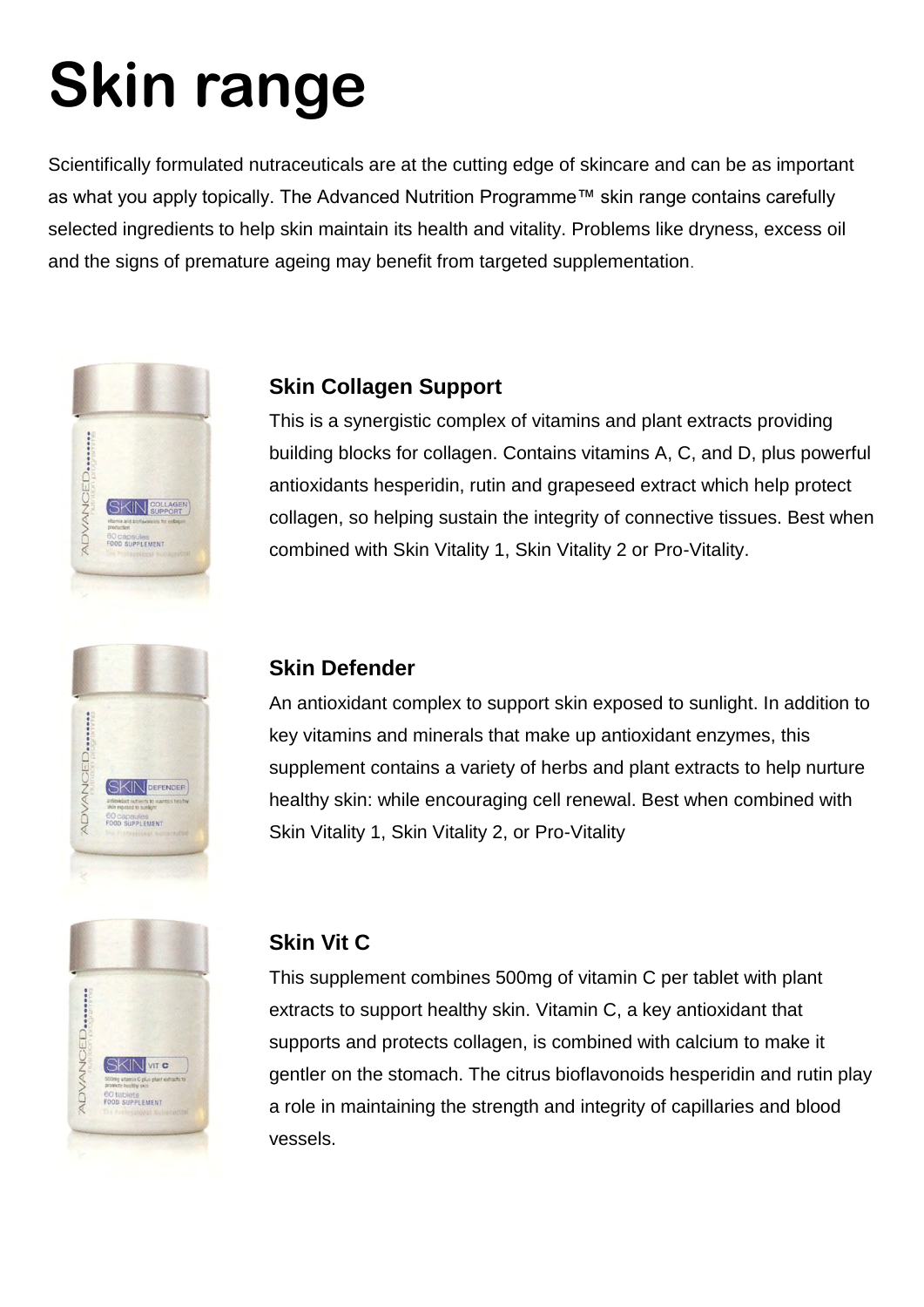

#### **Skin Vitality 2**

Four supplements containing vitamins. antioxidants, minerals, fatty acids. herbal extracts, bioflavonoids and co-factors. This combination is recommended for all adults as a base line dietary support to ensure adequate levels of nutrients which support a healthy mind and body while promoting vitality. It also provides essential nutrients needed for healthy skin, hair and nails.



### **Skin Vitality 1**

A one a day multivitamin comprising B vitamins key for energy production and minerals which are important constituents of muscles and collagen. Includes antioxidants to fight free radicals. plus plant extracts bilberry and lutein which play a role in maintaining the strength of connective tissue. Suitable for adults and designed as a foundation supplement to be used in conjunction with Skin Vit C, Skin Omegas, Skin Collagen Support and Skin Defender.



#### **Skin Omegas**

Combination of omega 3 and omega 6 fatty acids to support skin integrity and health. Borage oil is one of the richest sources of GLA. The fish oil provides EPA. DHA. DPA and is made with PureMax™, an advanced purification and concentration technology which also contains protective antioxidant tocopherols. DPA is a highly flexible essential fatty acid that can convert to either EPA or DHA.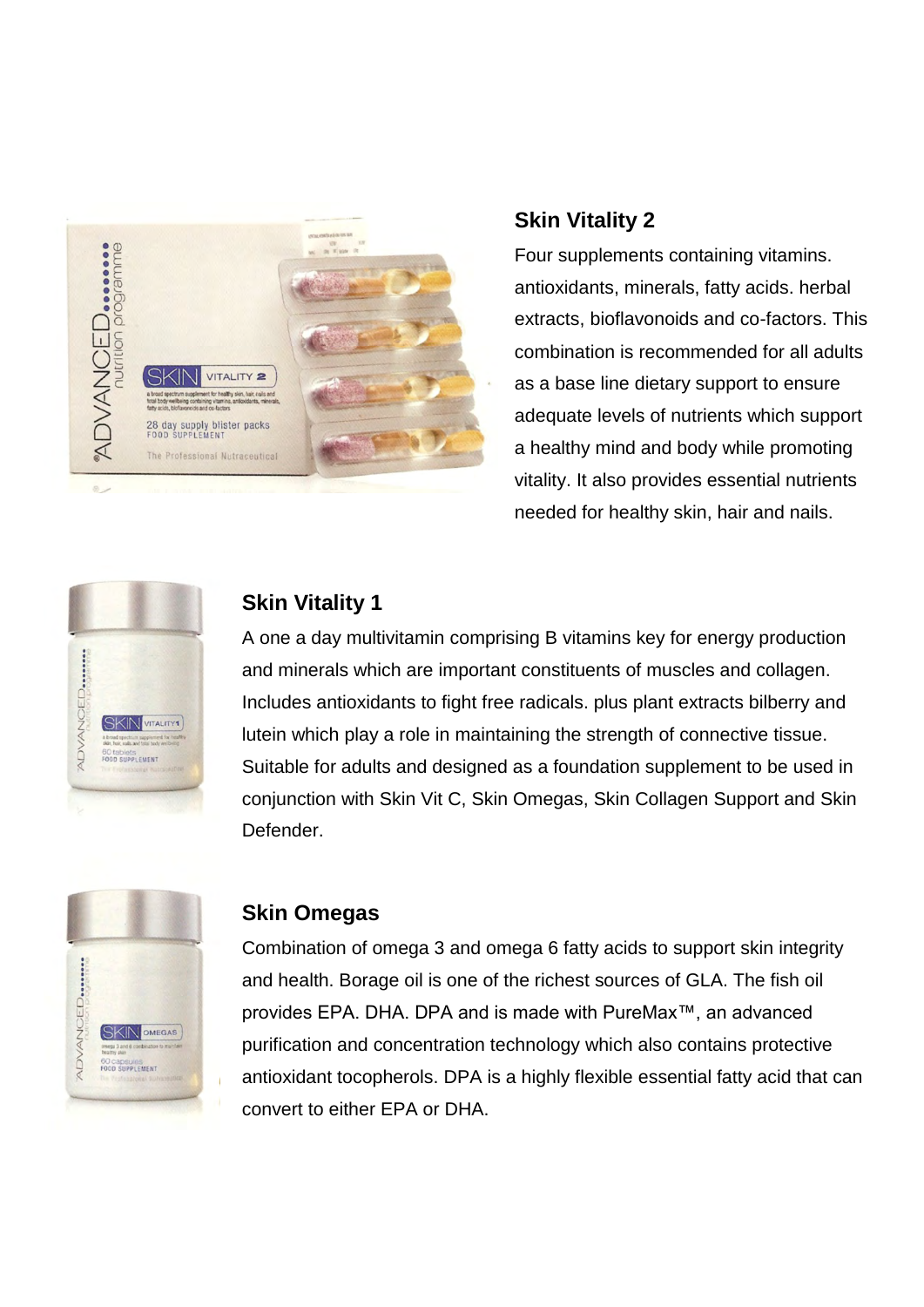# **Wellbeing range**



#### **Vitamin C Plus**

This complex provides 1000mg of vitamin C plus 500mg of citrus bioflavinoids, known to assist the function of vitamin C in the body.

#### **Glutamine Powder**

The amino acid glutamine is the primary fuel of the digestive system and of the immune system, making this an ideal supplement for anyone at demanding times or during convalescence. Glutamine can also be used as a fuel by brain cells and is stored in muscles. It may also be helpful taken between meals as an aid to appetite management. This slightly sweet powder can be stirred into drinks or sprinkled on food.

#### **Probiotics**

A probiotic powder of beneficial bacteria to aid digestion and help support the immune function of the gut. Can be sprinkled on food and is ideal for children or adults who don't like swallowing capsules. Useful after infection or antibiotic usage (which deplete the body's store of probiotic bacteria). or as a daily supplement to support health.



#### **Omega 3 Fish Oil**

A fish oil blend that is rich in EPA and DHA, the two key omega 3 essential fatty acids important for the maintenance of a healthy heart and arteries, brain function and supple joints. This oil is scrupulously screened for PCBs and other pollutants to ensure maximum purity.

#### **Joint Support**

Designed for people who consider maintenance of supple and flexible joints and muscles important, particularly the elderly and heavy exercisers. Contains a blend of nutrients and building blocks that form an important part of the structure of healthy cartilage, tendons and ligaments.

#### **Metabolic Support**

Nutritional support for those following a weight loss plan in conjunction with a calorie controlled GL diet and exercise regime. Combines important vitamins and nutrients which playa role in the body's natural management of fats and carbohydrates.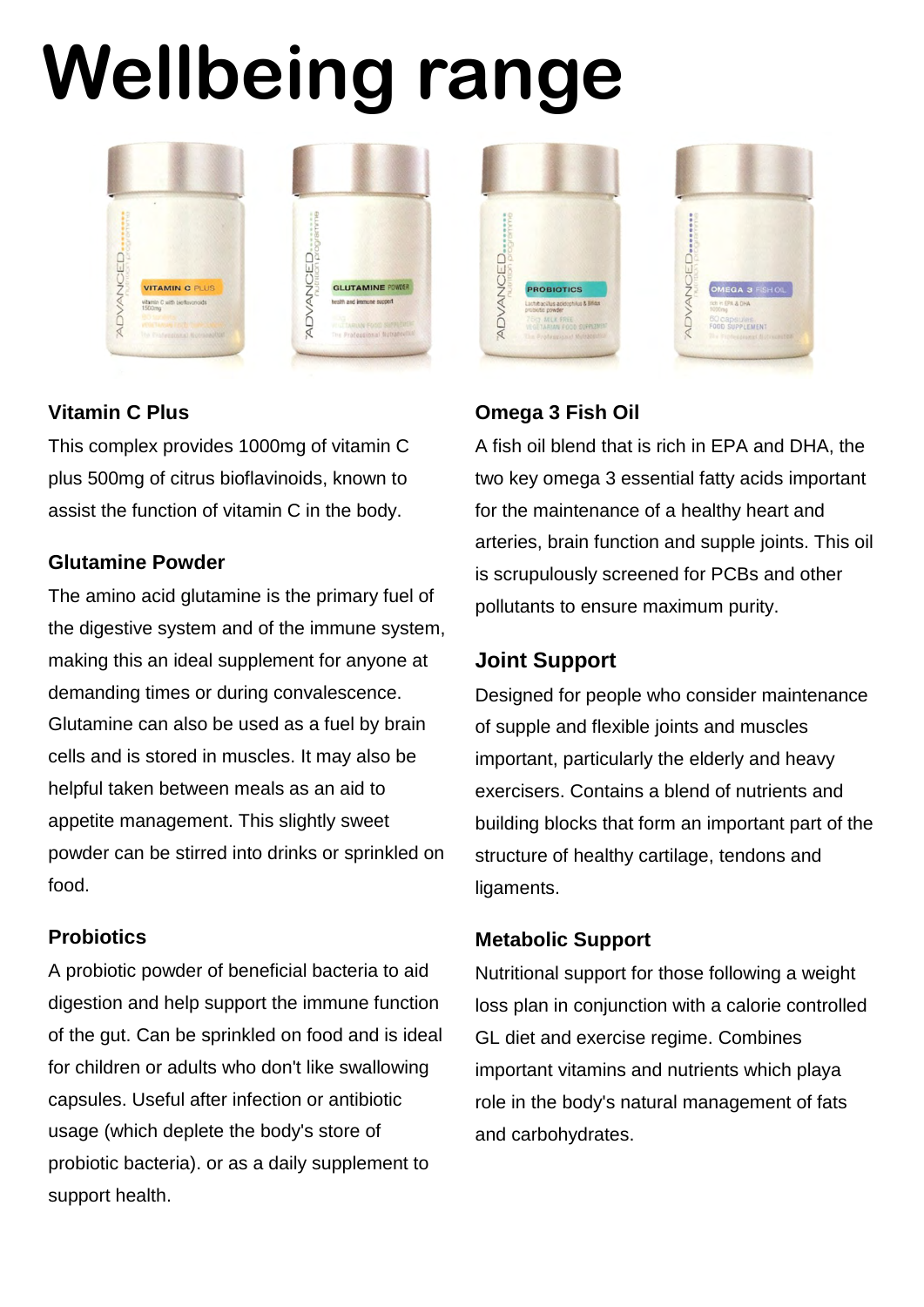

#### **Digest Pro**

A blend of (vegetarian) enzymes and herbal extracts to help maintain healthy digestive function including the key enzymes protease (breaks down protein). amylase (breaks down carbohydrate) and lipase (breaks down fats), plus lactase, the enzyme that digests lactose. Can be helpful during times of everyday stress or convalescence, and for those experiencing poor appetite and digestive problems.

#### **Nail Science**

This innovative complex contains key ingredients including biotin, calcium and zinc which provide specific benefits to nails and support healthy, strong growth.

#### **Pro-Vitality Formula**

A broad spectrum supplement containing vitamins, antioxidants, minerals, fatty acids, phospholipids, herbal extracts, amino acids, bioflavonoids and co-factors. It is recommended for all adults as a base line dietary support to ensure adequate levels of the nutrients required to support a healthy mind and body and promote vitality.

#### **Food Intolerance Test**

Food intolerances can underlie many health and skin problems. This unique test is the quick way to determine whether or not symptoms could be food related.

#### **Pregnancy Pack**

This supplement trio has been formulated for women to take during and after pregnancy, as well as for those who are planning to start a family. The pack contains a wide range of vitamins and minerals to help give your child the best start in life.

#### **Sun Pack**

A trio of supplements designed to protect the skin against sun exposure. Strong UV radiation breaks down collagen, generates free radicals and damages DNA, all of which result in premature ageing, so it's important to protect skin from the inside as well as topically